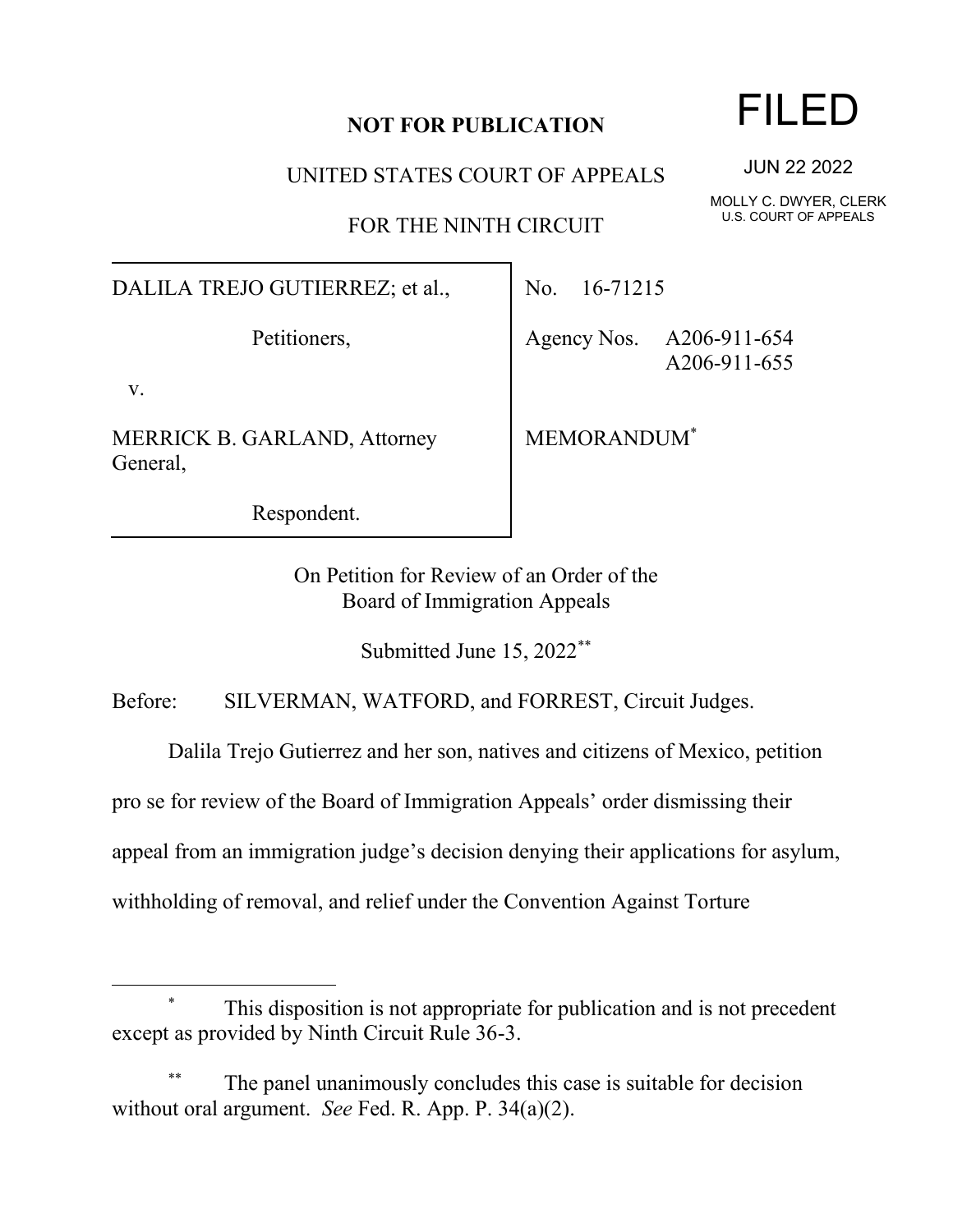("CAT").<sup>1</sup> Our jurisdiction is governed by 8 U.S.C. § 1252. We review for substantial evidence the agency's factual findings. *Conde Quevedo v. Barr*, 947 F.3d 1238, 1241-42 (9th Cir. 2020). We deny in part and dismiss in part the petition for review.

Substantial evidence supports the agency's determination that Petitioners failed to establish they experienced harm that rises to the level of persecution. *See Nagoulko v. INS*, 333 F.3d 1012, 1016 (9th Cir. 2003) ("Persecution . . . is an extreme concept that does not include every sort of treatment our society regards as offensive." (citation and internal quotation marks omitted)); *see also Villegas Sanchez v. Garland*, 990 F.3d 1173, 1179 (9th Cir. 2021) ("Mere threats, without more, do not necessarily compel a finding of past persecution.").

Substantial evidence also supports the agency's determination that Petitioners failed to establish a nexus between past or future harm and a protected ground. *See Zetino v. Holder*, 622 F.3d 1007, 1016 (9th Cir. 2010) (an applicant's "desire to be free from harassment by criminals motivated by theft or random violence by gang members bears no nexus to a protected ground").

Thus, Petitioners' asylum and withholding of removal claims fail. In light of this disposition, we do not reach Petitioners' remaining contentions. *See Simeonov v. Ashcroft*, 371 F.3d 532, 538 (9th Cir. 2004) (courts and agencies are not required

<sup>&</sup>lt;sup>1</sup> Petitioners each filed their own applications for relief.